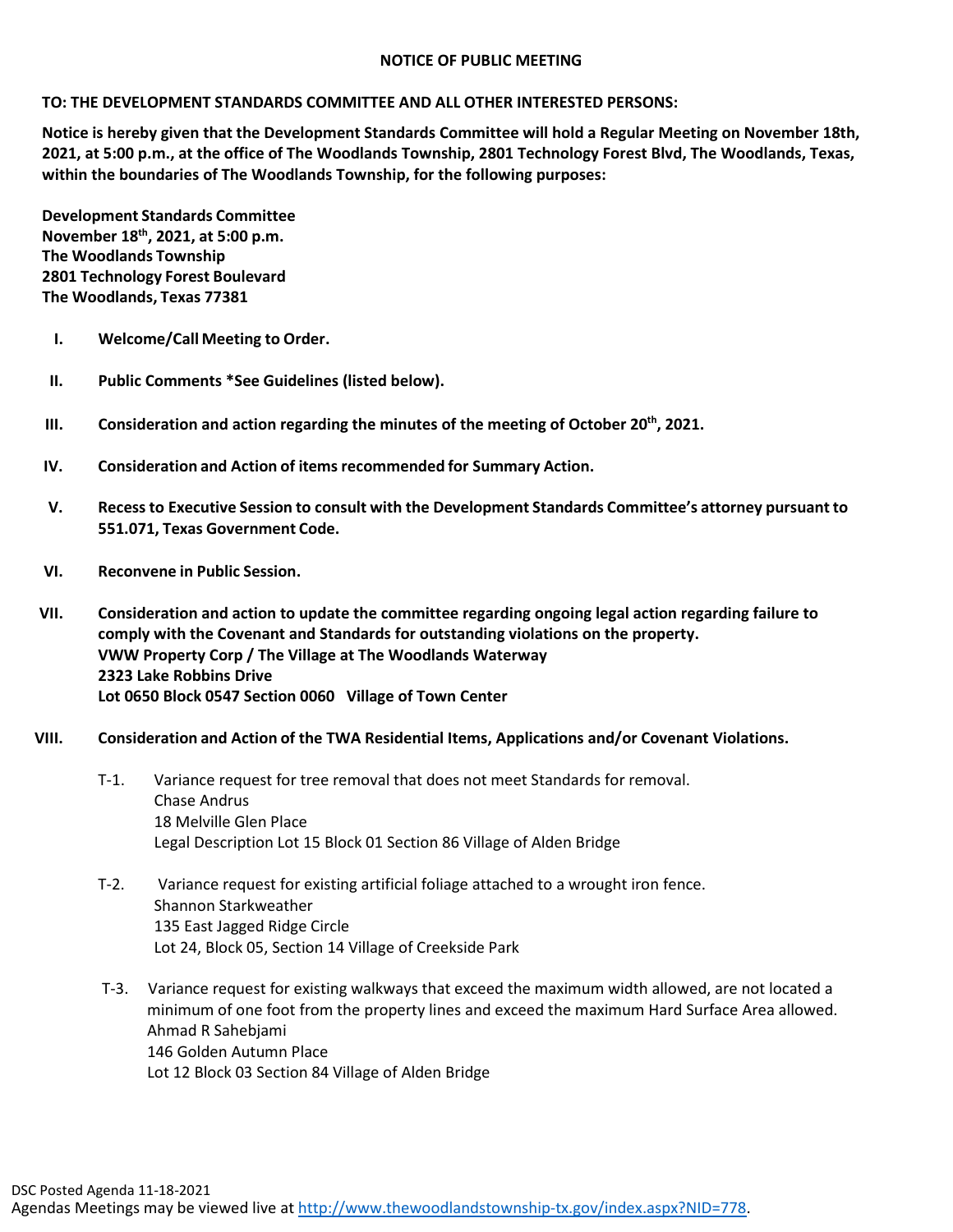## **IX. Consideration and Action of the Commercial Items, Applications and Covenant Violations.**

- A. Variance request for the proposed exterior renovation which includes building lighting that exceeds the maximum foot candle level allowed at the property line. 4460 Panther Creek Pines LLC / Christian Brothers Automotive 4460 Panther Creek Pines Lot 0395 Block 0045 Section 0007 Village of Panther Creek
- B. Variance request for the existing plaque sign that advertises a service provided within the business. Bank One National Assoc / JP Morgan Chase Bank NA 10665 Kuykendahl Road Lot 0502 Block 0592 Section 0060 Village of Indian Springs
- C. Variance request for the proposed mid-growth clearing of the forest preserve. 2978 Colonnade Group LP 30420 FM 2978 Lot 0110 Block 0458 Section 0046 Village of Sterling Ridge
- D. Variance request for the existing mid-growth clearing of a portion of the forest preserve. GSSR Real Estate LLC/ Rooster Ridge Car Care 4070 College Park Drive Lot 9005 Block 0051 Section 0067 Village of College Park
- E. Variance request for the proposed school monument sign update that includes more than one background color, a website, the full street address, and a logo that is not trademarked. Diocese of Galveston /St. Anthony of Padua Catholic School 7801/7901 Bay Branch Drive Lot 0001 Block 0000 Section 0039 Village of Cochran's Crossing
- F. Consideration and action for the proposed flagpole. VWW Property Corp / The Village at The Woodlands Waterway 2323 Lake Robbins Drive Lot 0650 Block 0547 Section 0060 Village of Town Center
- G. Consideration and action for the proposed covers for existing backflow prevention equipment which may also include the installation of a concrete slab. Dirk D. Laukien / Black Forest Ventures Properties 2750 Technology Forest Boulevard Lot 9385 Block 0547 Section 0999 Village of Research Forest
- H. Consideration and action for the proposed covers for existing backflow prevention equipment which may also include the installation of a concrete slab. Dirk D. Laukien / Black Forest Ventures Properties 2620 Technology Forest Boulevard Lot 9145 Block 0547 Section 0999 Village of Research Forest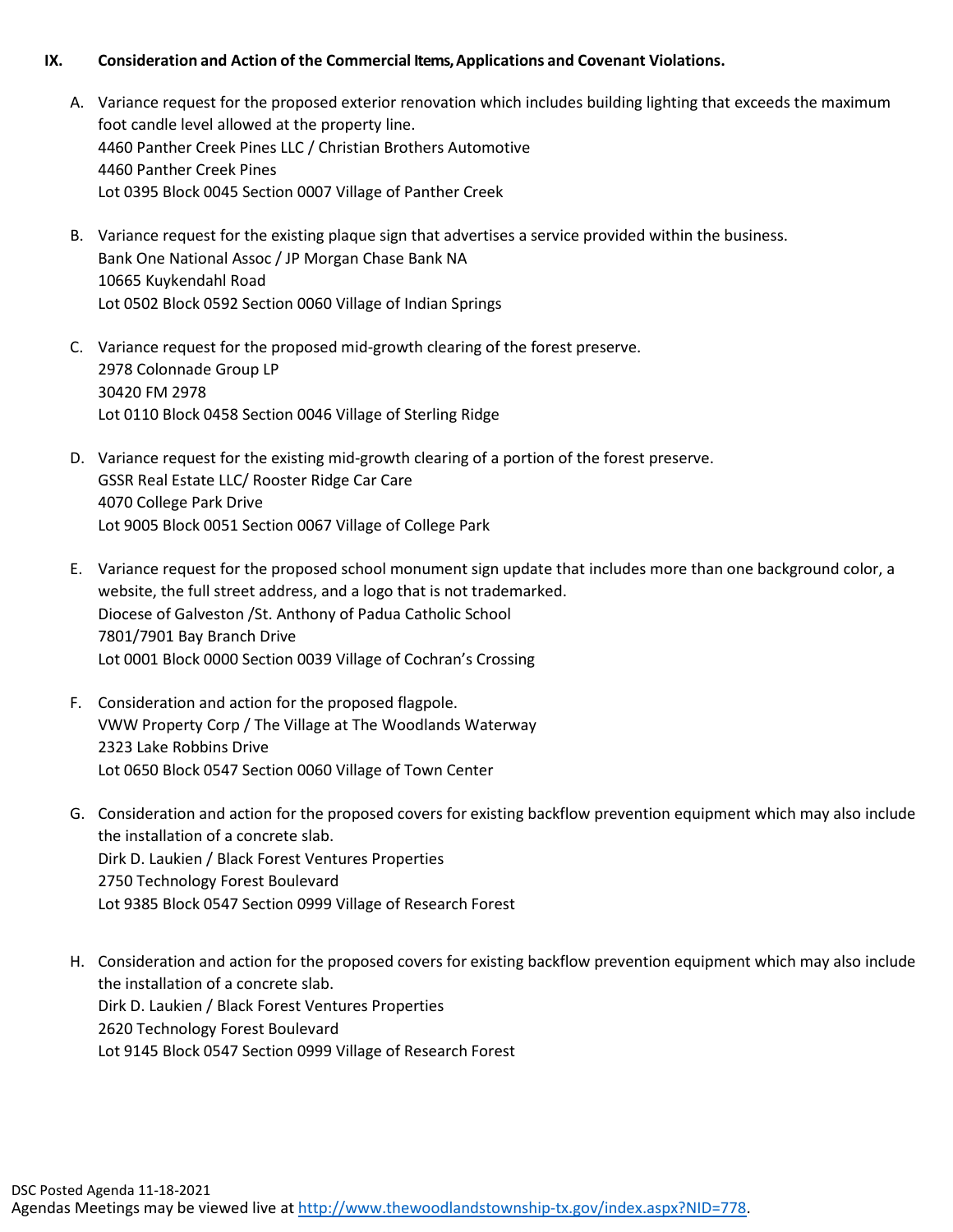- I. Consideration and action for the proposed covers for existing backflow prevention equipment which may also include the installation of a concrete slab. Dirk D. Laukien / Black Forest Ventures Properties 2645 Technology Forest Boulevard Lot 0600 Block 0547 Section 0999 Village of Research Forest
- J. Consideration and action for the proposed covers for existing backflow prevention equipment which may also include the installation of a concrete slab. Dirk D. Laukien / Black Forest Ventures Properties 8301 New Trails Drive Lot 2200 Block 0051 Section 0999 Village of Research Forest
- K. Consideration and action for the proposed covers for existing backflow prevention equipment which may also include the installation of a concrete slab. Dirk D. Laukien / Black Forest Ventures Properties 2700 Technology Forest Boulevard Lot 9136 Block 0547 Section 0999 Village of Research Forest
- L. Consideration and action for the proposed covers for existing backflow prevention equipment which may also include the installation of a concrete slab. Dirk D. Laukien / Black Forest Ventures Properties 4524 Research Forest Drive Lot 6010 Block 0051 Section 0999 Village of Research Forest
- M. Consideration and action for the proposed covers for existing backflow prevention equipment which may also include the installation of a concrete slab. Dirk D. Laukien / Black Forest Ventures Properties 4526 Research Forest Drive Lot 6000 Block 0051 Section 0999 Village of Research Forest
- N. Consideration and action for a proposed community shred day event. Research Forest Drive LP / Texas First Bank 3000 Research Forest Drive, Suite 190 Lot 9381 Block 0547 Section 0999 Village of Research Forest
- O. Consideration and action for the proposed door replacement. Wal-Mart Real Estate Business Trust / VetIQ 10001 Woodlands Parkway Lot 0100 Block 0078 Section 0000 Village of Sterling Ridge
- **X. Consideration and Action of the Residential Items, Applications and Covenant Violations.**
	- 1. Request for a rehearing for a variance for an existing color change that does not meet the standards for colors. Gloria & Francisco Costa 18 North Circlewood Glen Lot 09, Block 02, Section 09 Village of Panther Creek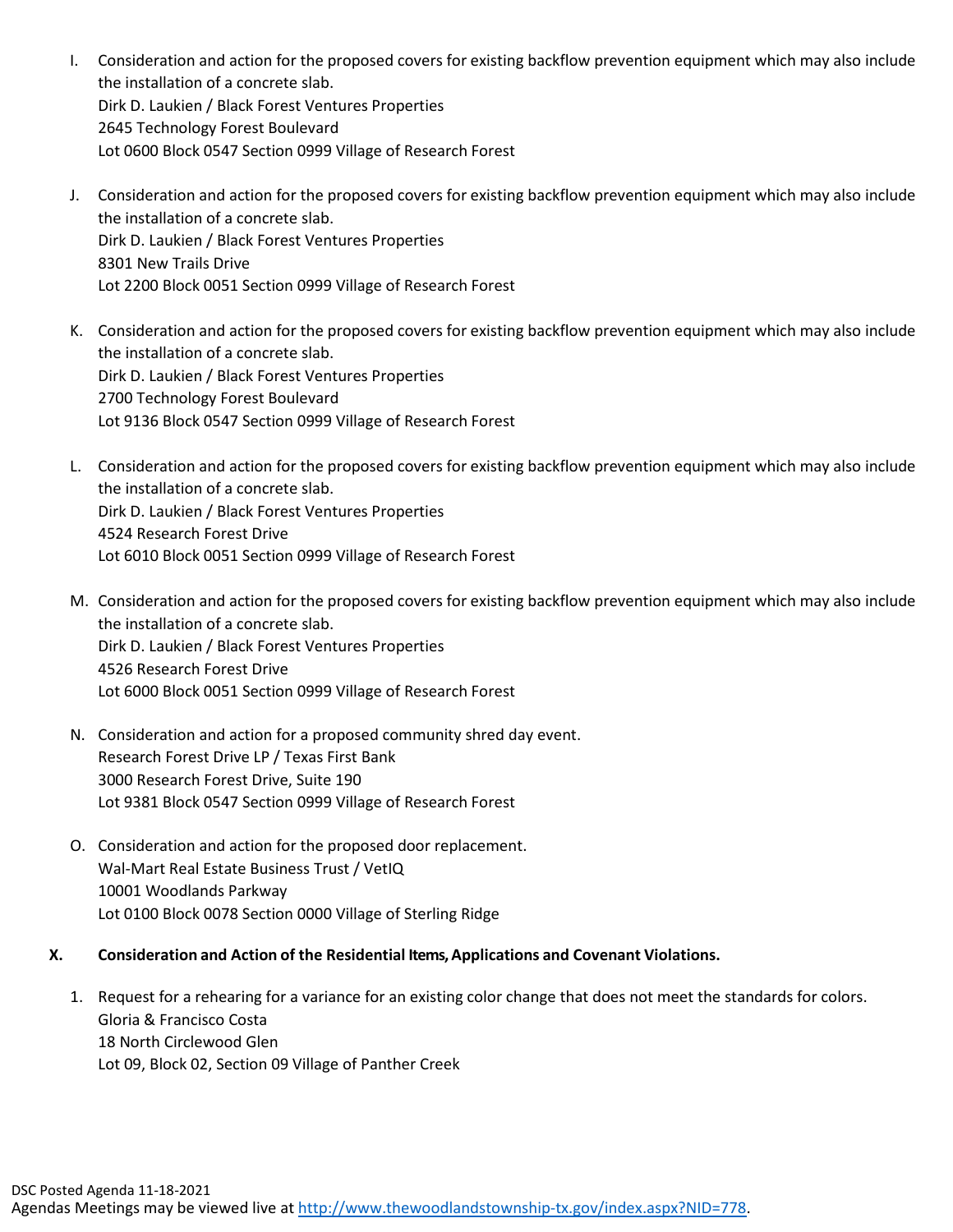- 2. Request for rehearing regarding the conditions of approval for a tree removal permit that was previously approved by the Development Standards Committee. Allison Cast 139 N Magnolia Pond Place Lot 139, Block 08, Section 40 Village of Panther Creek
- 3. Variance request for an existing tent in the back yard that was found to be not compatible with the home and neighborhood when reviewed and acted upon by the Cochran's Crossing Residential Design Review Committee. Hui Wang 277 E Golden Arrow Cir Lot 17, Block 01, Section 18 Village of Cochran's Crossing
- 4. Variance request for the proposed stone fence that would encroach past the front ten-foot platted building setback line and is of a design, that was not considered to be consistent with the existing neighborhood character when viewed and acted upon by the Panther Creek, Residential Design Review Committee. Ruth Vernier 107 W Racing Cloud Court Lot 31, Block 01, Section 46 Village of Panther Creek
- 5. Variance request for a proposed eight-foot fence that exceeds the maximum height allowed. AJABZ LIVING TRUST 54 Mystic Lake Circle Lot 06, Block 01, Section 21 Village of Cochran's Crossing
- 6. Variance request for proposed patio cover that exceeds the maximum hard surface area allowed. Mark Rice 74 Towering Pines Drive

Lot 25, Block 03, Section 17 Village of Panther Creek

- 7. Variance request for the existing fence that is built with the construction side facing outward towards adjacent properties. ARVM 5 LLC 18 Quiet Peace Place Lot 05, Block 02, Section 01 Village of Indian Springs
- 8. Variance request for proposed concept room addition that would exceed the maximum allowed hard surface area. Johana Villasmil Gomez 27 Sheep Meadow Pl Lot 56, Block 03, Section 01 Village of Indian Springs
- 9. Variance request for the proposed covered front porch that will encroach over the platted building line and front building setback. Brian and Elizabeth Shosa 21 Bracken Fern Court Lot 05, Block 02, Section 40 Village of Grogan's Mill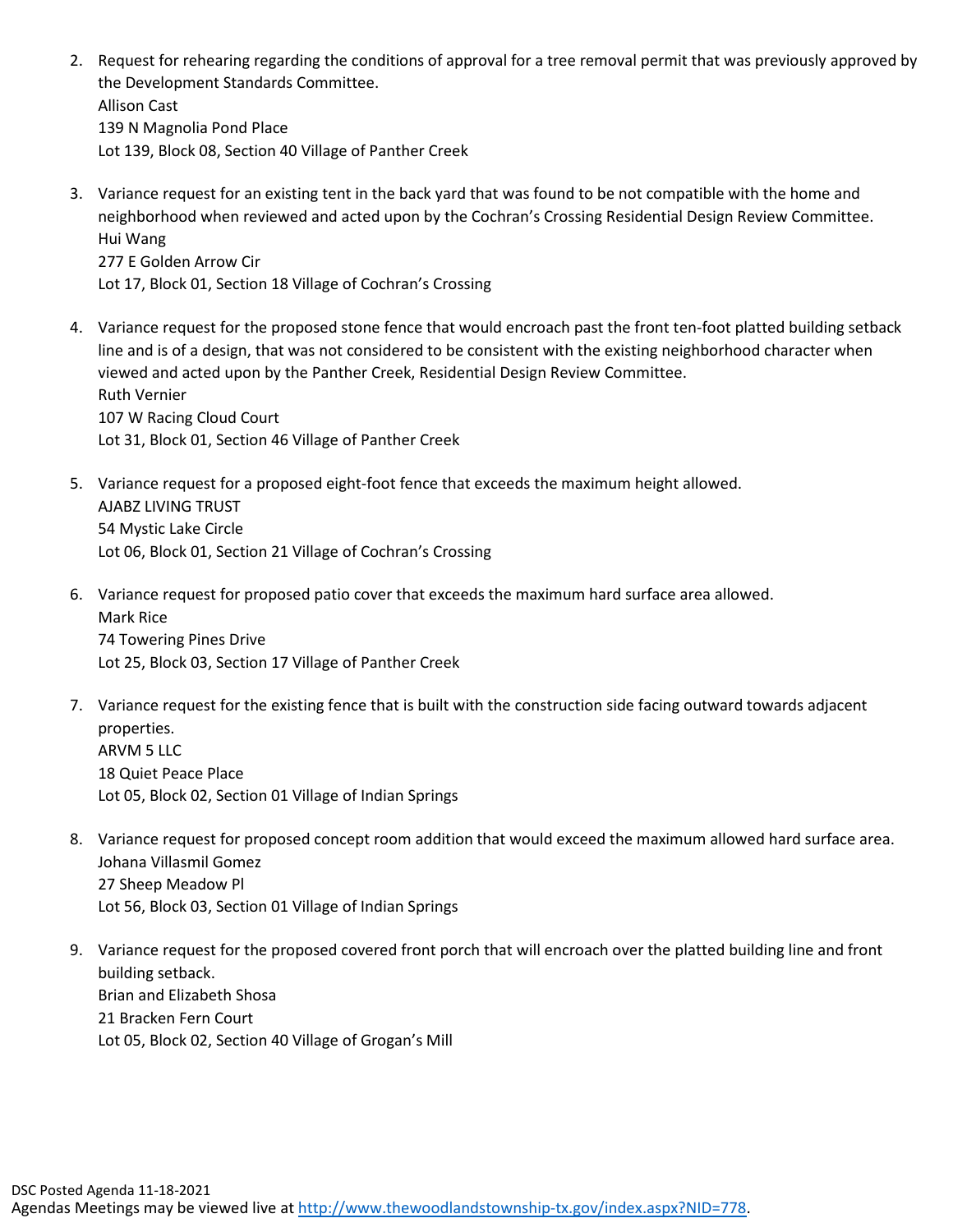- 10. Variance request for the proposed hook-in driveway that will not respect the minimum distance allowed from the back of the garage and will encroach into the five-foot side easement. Leonard and Clarissa Fruci 75 Huntsmans Horn Circle Lot 35, Block 01, Section 35 Village of Grogan's Mill
- 11. Variance request for the proposed rear yard patio that will encroach into the ten-foot rear easement. Leonard and Clarissa Fruci 75 Huntsmans Horn Circle Lot 35, Block 01, Section 35 Village of Grogan's Mill
- 12. Variance request for the proposed patio cover extension that will encroach into ten-foot rear easement and the twenty-five-foot rear setback. John and Stephanie Ourso 2714 Timberjack Place Lot 12, Block 06, Section 06 Village of Grogan's Mill
- 13. Variance request for a proposed patio cover that will encroach into the twenty-foot rear building setback. George Cardwell 31 Silverstrand Place Lot 78, Block 04, Section 04 Village of Cochran's Crossing
- 14. Variance request for the proposed circular driveway and driveway widening that will exceed the maximum hard surface area allowed. David and Renay Cohen 31 Rolling Links Court Lot 58, Block 02, Section 15 Village of Grogan's Mill
- 15. Variance request for a proposed concept gazebo that will encroach into the forty-foot rear building setback. Michael & JoAnn Wise 35 Stone Springs Circle Lot 09, Block 03, Section 22 Village of Cochran's Crossing
- 16. Variance request for the proposed detached shed that will exceed the maximum height allowed. Andrew Huber 19 Watertree Drive Lot 15, Block 01, Section 48 Village of Grogan's Mill
- 17. Consideration and action for the proposed home business application. Raymond Rogers 6 Crested Cloud Court Lot 16, Block 01, Section 51 Village of Grogan's Mill
- 18. Consideration and action for the proposed home business application. William Jones, Jr. 1920 Foxtail Place Lot 15, Block 02, Section 04 Village of Grogan's Mill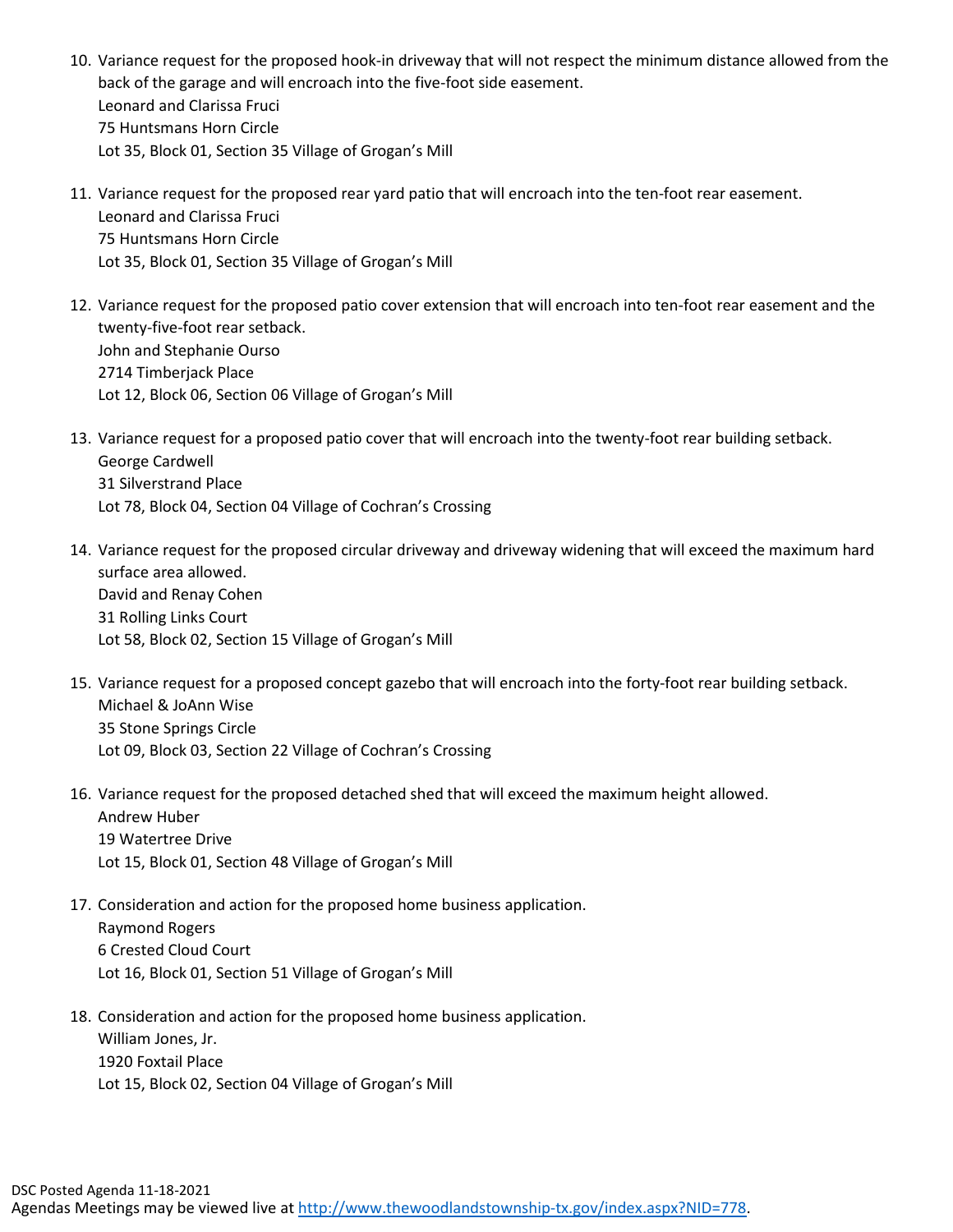- 19. Variance request for the existing gazebo with related summer kitchen that encroaches into the twenty-five-foot rear building setback. Gillian Crane and Nelson Roberson 23 Southgate Drive Lot 37, Block 03, Section 45 Village of Grogan's Mill
- 20. Variance request for the existing rear walkway that encroaches into the easement. Gillian Crane and Nelson Roberson 23 Southgate Drive Lot 37, Block 03, Section 45 Village of Grogan's Mill
- 21. Variance request for an existing rear yard fence that exceeds the maximum height allowed. Robert Vaughan 15 S Broken Fern Lot 13, Block 2, Section 13 Village of Grogan's Mill
- 22. Consideration and action for a Short-Term Rental Application. Ruchika Singhal 26 N. Deerfoot Circle Lot 09, Block 01, Section 28 Village of Grogan's Mill
- 23. Consideration and action for a Short-Term Rental Application. Wai Yin Chen & Kenneth Kim 40 S. Morningwood Court Lot 79, Block 04, Section 38 Village of Grogan's Mill
- 24. Consideration and action for a Short-Term Rental Renewal Application. Jerrick Lo 3120 N. Millbend Drive Lot 03, Block 03, Section 07 Village of Grogan's Mill
- 25. Consideration and action for a Short-Term Rental Application. Damian Garcia

12020 S. Blackjack Oak Circle Lot 19, Block 05, Section 03 Village of Grogan's Mill

- 26. Consideration and action for a Short-Term Rental Application. Cecilia Coldham 12107 Gray Oak Place Lot 06, Block 09, Section 03 Village of Grogan's Mill
- **XI. Consideration and action of the proposed schedule for the Joint Session of the Residential Design Review Committee Chairs and Development Standards Committee for 2022.**
- **XII. Consideration and action regarding the Residential Development Standards and Commercial Planning and Design Standards and/or any promulgated rules for interim actions during emergency situations, such as inclement weather and the Coronavirus (COVID-19) Pandemic.**
- **XIII. Consideration of items to be placed on the agenda by the Committee or staff for an upcoming Development Standards Committee Meeting.**